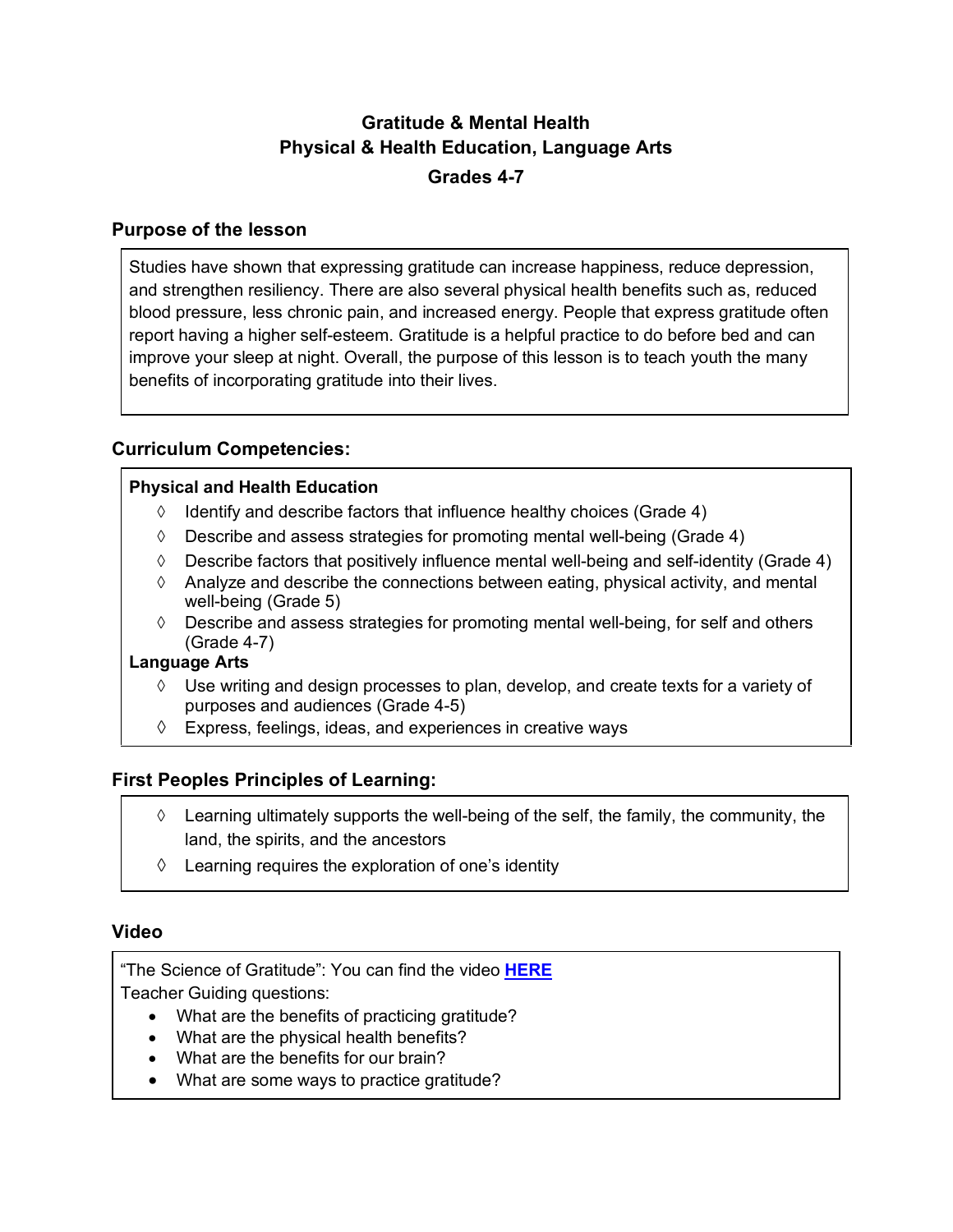# **Step-by-Step Lesson Plan**

**Preparation:** Print and photocopy the find your anchor gratitude worksheet & kindness cards for group discussion. Assorted magazines and felts/sharpies to create gratitude collage.

- **1.** Watch the video on gratitude. Find it **HERE**. **Pause the video and use the Guiding Questions to spark discussion.**
- **2.** Provide copies of the kindness cards to small groups of students for discussion. You can find them **HERE**- How can we promote kindness and gratitude at our school? Which cards are your favourites? Can you think of any more ideas of how to be kind?
- **3.** Use the find your anchor worksheet below to allow for creative expression of peaceful imagery and gratitude. Provide students with magazines to cut out images for their collages. See below for a sample of the completed project.
- **4.** Once students have finished their collages allow them the opportunity to share them with the class. Some possible discussion questions:
	- What is similar in each of the collages?
	- What is different about each person's collage?
	- How do you feel in sharing your collage and expressing gratitude?
- **5. Additional Resources for Teachers:** Check out **findyouranchor.us** to order your own find your anchor box for your classroom or school community. The 52+ reasons to live cards have beautiful images that help to spark conversations around positivity and gratitude. Incorporate a gratitude routine in your class for example, at the end of the day- a "ticket out the door" question might be: "What is one thing that you are grateful for today?". Or try incorporating a gratitude journal where students can keep their thoughts of gratitude private and write an entry each week! Have fun incorporating gratitude and seeing the benefits it has on your mental health!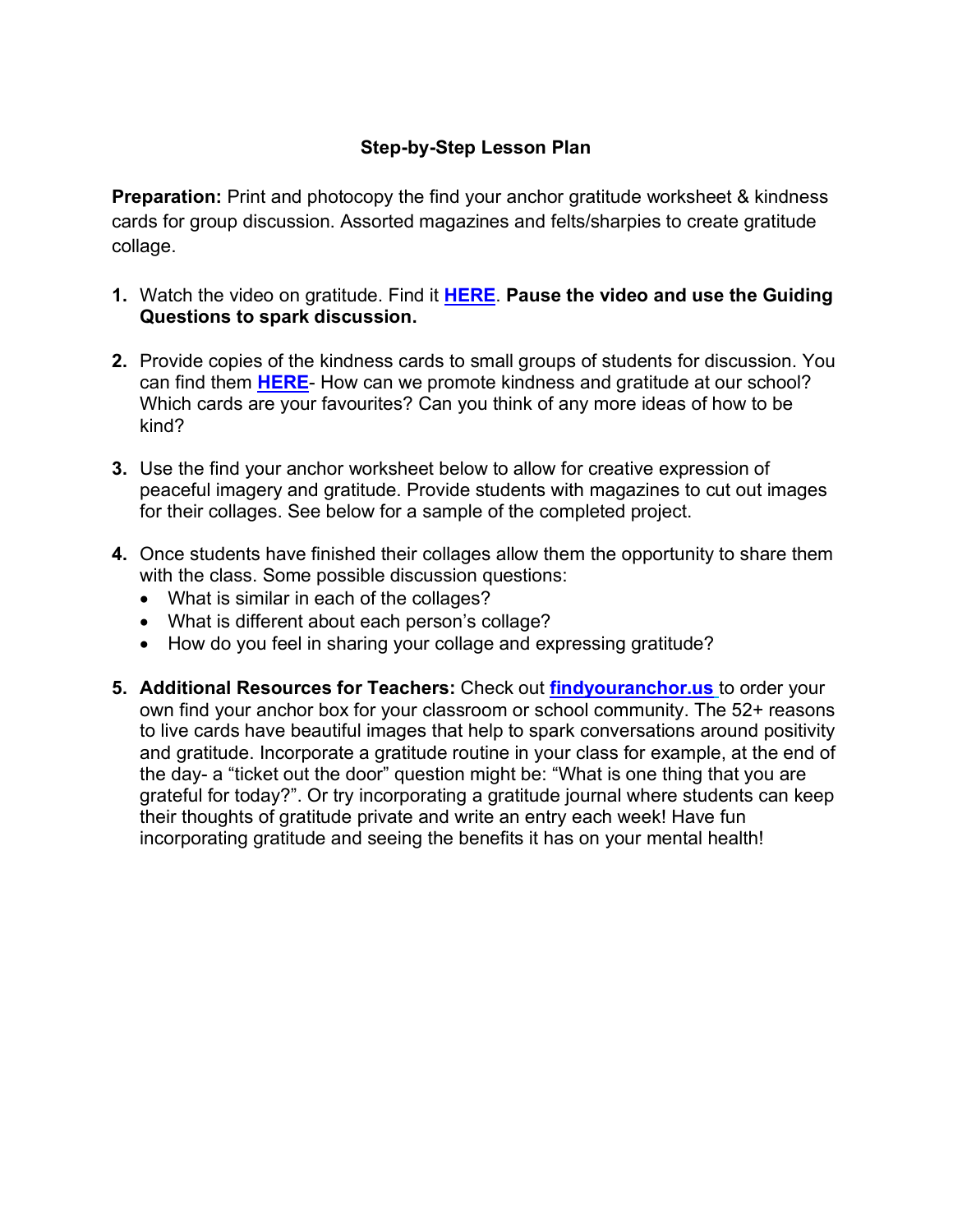# Find Your Anchor!

What makes you feel calm & grounded? Decorate your anchor with words & collage images representing peace & a sense of calm